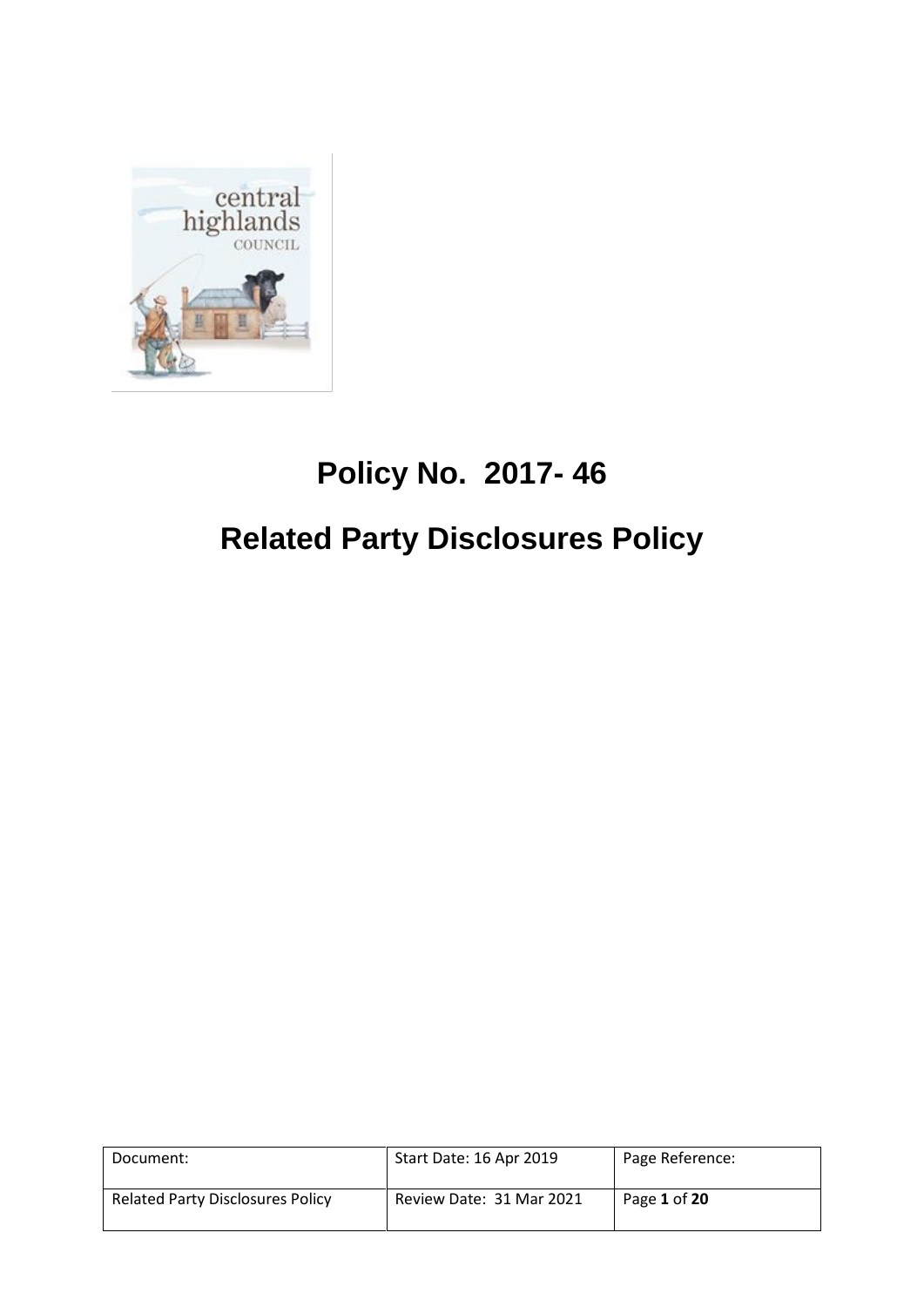## **Contents**

| Entities Controlled (or jointly controlled) by KMP or their close family members  10 |  |
|--------------------------------------------------------------------------------------|--|
|                                                                                      |  |
|                                                                                      |  |
|                                                                                      |  |
|                                                                                      |  |
| Appendix 1 - Declaration of Related Party Transactions and Consent Form  16          |  |
|                                                                                      |  |

| Document:                               | Start Date: 16 Apr 2019  | Page Reference: |
|-----------------------------------------|--------------------------|-----------------|
| <b>Related Party Disclosures Policy</b> | Review Date: 31 Mar 2021 | Page 2 of 20    |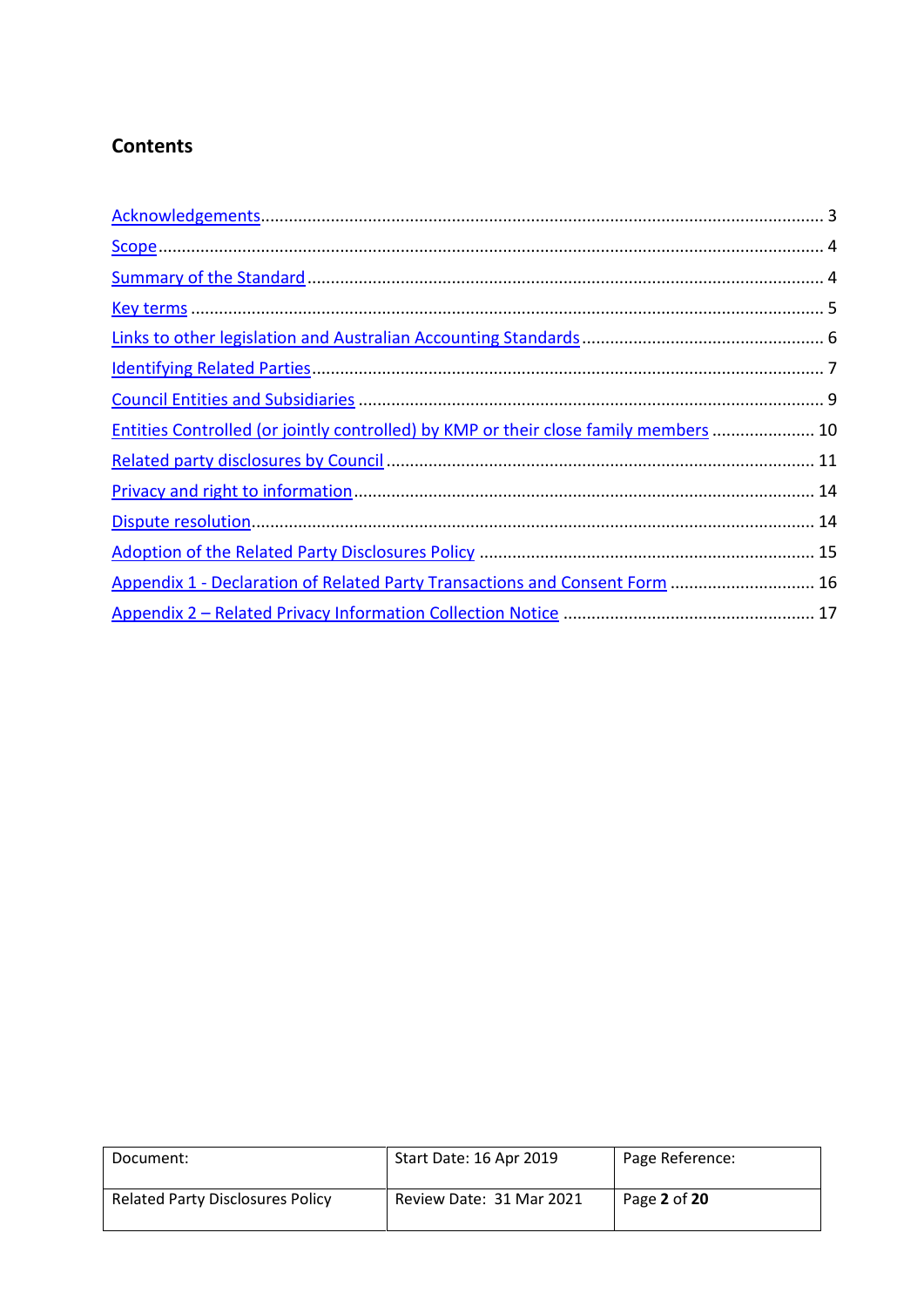## <span id="page-2-0"></span>**Acknowledgements**

This Policy uses, with permission, material developed by the Queensland Government (Department of Infrastructure, Local Government and Planning).

It has been developed through a working group comprising represenatives from the Tasmanian Audit Office, the Local Government Division of the Department of Premier and Cabinet, Clarence City Council and the Local Government Association of Tasmania.

| Document:                               | Start Date: 16 Apr 2019  | Page Reference: |
|-----------------------------------------|--------------------------|-----------------|
| <b>Related Party Disclosures Policy</b> | Review Date: 31 Mar 2021 | Page 3 of 20    |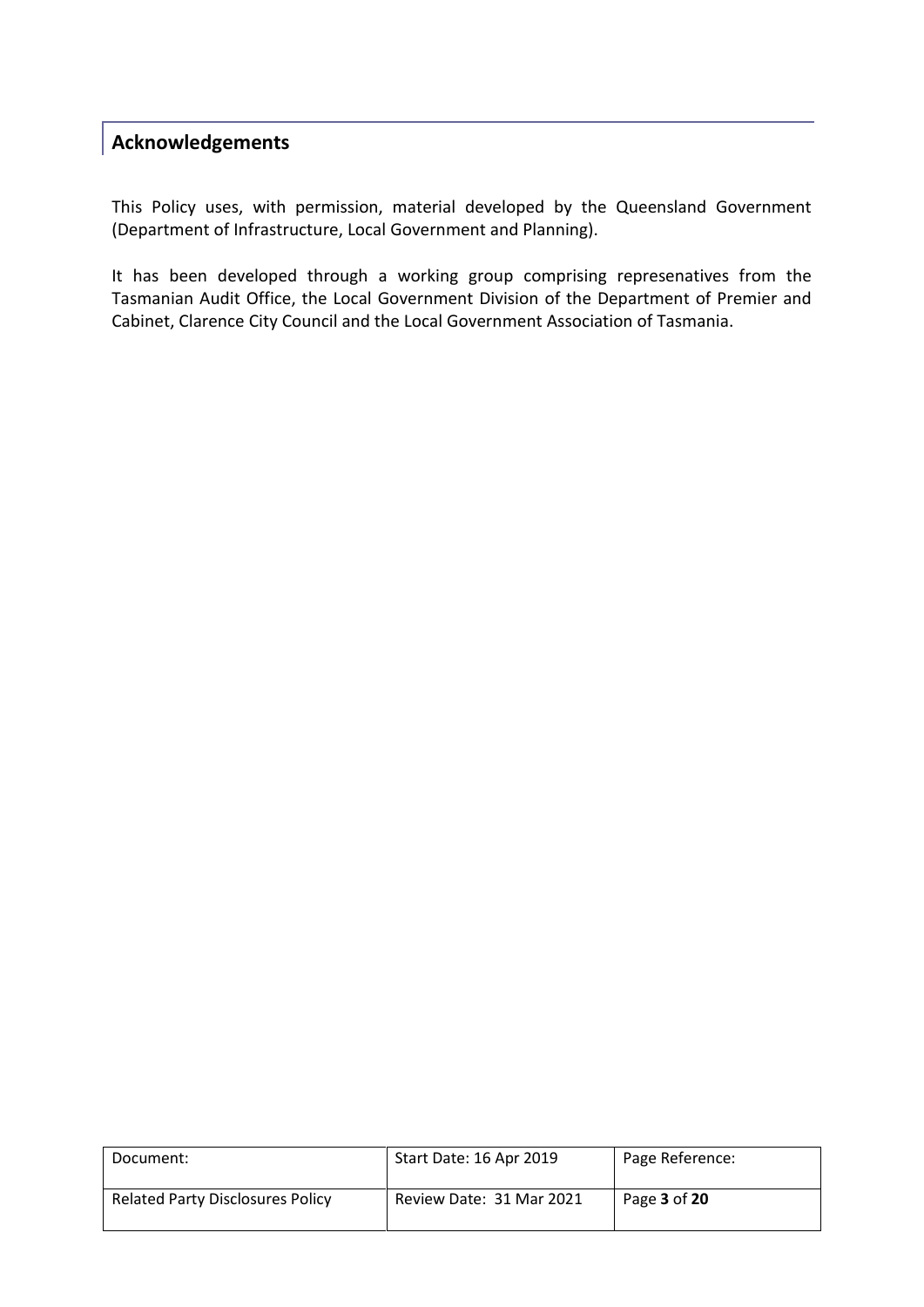### <span id="page-3-0"></span>**Scope**

This policy outlines what is expected of elected members and staff of Council in relation to Australian Accounting Standard AASB 124 *Related Party Disclosures* (AASB 124).

Specifically, the policy outlines the disclosure requirements under AASB 124 of Key Management Personnel (KMP), which includes elected members. It also outlines the procedures Council will follow to collect, store, manage and report on related party relationships, transactions and commitments.

Under the *Local Government Act 1993* and the *Audit Act 2008* all local governments in Tasmania must produce annual financial statements that comply with Australian Accounting Standards.

### <span id="page-3-1"></span>**Summary of the Standard**

From 1 July 2016, local governments (councils) must disclose related party relationships, transactions and outstanding balances, including commitments, in their annual financial statements.

The objective of the Standard is to ensure that an entity's financial statements contain the disclosures necessary to draw attention to the possibility that its financial position and profit or loss may have been affected by the existence of related parties and by transactions and outstanding balances, including commitments, with such parties.

Council's related parties are likely to include the Mayor, Councillors, General Manager, Senior Executives, their close family members and any entities that they control or jointly control. Any transactions between Council and these parties, whether monetary or not, may need to be identified and disclosed.

| Document:                               | Start Date: 16 Apr 2019  | Page Reference: |
|-----------------------------------------|--------------------------|-----------------|
| <b>Related Party Disclosures Policy</b> | Review Date: 31 Mar 2021 | Page 4 of 20    |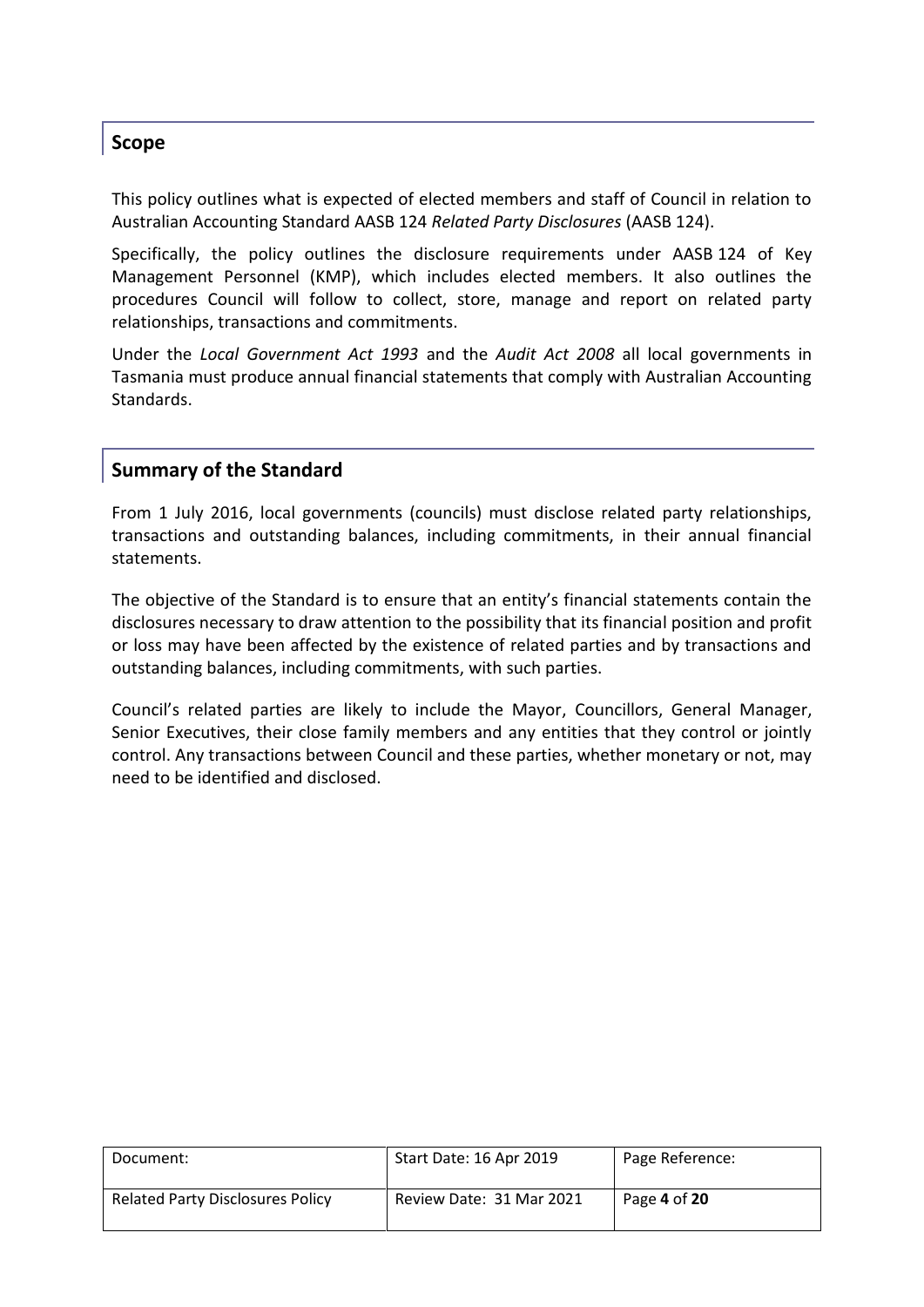| Key terms                               |                                                                                                                                                                                                                                                                                                                                                                                                                                                                                                                                                                                                                                                                                                          |                          |              |  |
|-----------------------------------------|----------------------------------------------------------------------------------------------------------------------------------------------------------------------------------------------------------------------------------------------------------------------------------------------------------------------------------------------------------------------------------------------------------------------------------------------------------------------------------------------------------------------------------------------------------------------------------------------------------------------------------------------------------------------------------------------------------|--------------------------|--------------|--|
| <b>Term</b>                             | <b>Meaning</b>                                                                                                                                                                                                                                                                                                                                                                                                                                                                                                                                                                                                                                                                                           |                          |              |  |
| Arm's length terms                      | Terms between the parties that are reasonable in the circumstances of the<br>transaction that would result from:<br>neither party bearing the other any special duty or obligation, and<br>the parties being unrelated and uninfluenced by the other, and<br>each party having acted in its own interest.                                                                                                                                                                                                                                                                                                                                                                                                |                          |              |  |
| <b>Close Family Member</b>              | Family members of Key Management Personnel (KMP) who may be expected<br>to influence, or be influenced by, that person in their dealings with the entity.<br>This includes, but is not limited to, that person's spouse or domestic partner;<br>and the children and dependents of that person or that person's spouse or<br>domestic partner.                                                                                                                                                                                                                                                                                                                                                           |                          |              |  |
| Control of an entity                    | You control an entity if you have:<br>power over the entity;<br>a)<br>b) exposure, or rights, to variable returns from involvement with the<br>entity; and<br>the ability to use your power over the entity to affect the amount of<br>C)<br>your returns.                                                                                                                                                                                                                                                                                                                                                                                                                                               |                          |              |  |
| Declaration by KMP                      | An annual declaration of close family members and entities that the KMP or<br>their close family members control or jointly control, as per Appendix 1,<br>updated during the year as necessary.                                                                                                                                                                                                                                                                                                                                                                                                                                                                                                         |                          |              |  |
| Entities controlled by KMPs             | Entities include companies, trusts, joint ventures, partnerships and non-profit<br>associations such as sporting clubs.<br>You control an entity if you have:<br>power over the entity;<br>exposure, or rights, to variable returns from involvement with the<br>entity; and<br>the ability to use your power over the entity to affect the amount of<br>$\bullet$<br>your returns.                                                                                                                                                                                                                                                                                                                      |                          |              |  |
| <b>Entities related to Council</b>      | Entities controlled by Council, jointly controlled by Council or over which<br>Council has significant influence are related parties of Council.                                                                                                                                                                                                                                                                                                                                                                                                                                                                                                                                                         |                          |              |  |
| Joint control of an entity              | To jointly control an entity there must be contractually agreed sharing of<br>control of the entity, which exists only when decisions about the relevant<br>activities require the unanimous consent of the parties sharing control.                                                                                                                                                                                                                                                                                                                                                                                                                                                                     |                          |              |  |
| Key Management<br>Personnel (KMP)       | Persons having authority and responsibility for planning, directing and<br>controlling the activities of the entity, directly or indirectly. In the council<br>context this includes the Mayor, all Aldermen or Councillors, the General<br>Manager and Senior Council Officers as outlined in the policy.                                                                                                                                                                                                                                                                                                                                                                                               |                          |              |  |
| <b>KMP Compensation</b>                 | All employee benefits. Employee benefits are all forms of consideration paid,<br>payable or provided by the entity, or on behalf of the entity, in exchange for<br>services rendered to the entity. It also includes such consideration paid on<br>behalf of a parent of the entity in respect of the entity. Compensation<br>includes:<br>short-term employee benefits, such as wages, salaries and social<br>a)<br>security contributions, paid annual leave and paid sick leave, profit-<br>sharing and bonuses (if payable within twelve months of the end of<br>the period) and non-monetary benefits (such as medical care,<br>housing, cars and free or subsidised goods or services) for current |                          |              |  |
| Document:                               | Page Reference:<br>Start Date: 16 Apr 2019                                                                                                                                                                                                                                                                                                                                                                                                                                                                                                                                                                                                                                                               |                          |              |  |
| <b>Related Party Disclosures Policy</b> |                                                                                                                                                                                                                                                                                                                                                                                                                                                                                                                                                                                                                                                                                                          | Review Date: 31 Mar 2021 | Page 5 of 20 |  |

<span id="page-4-0"></span>r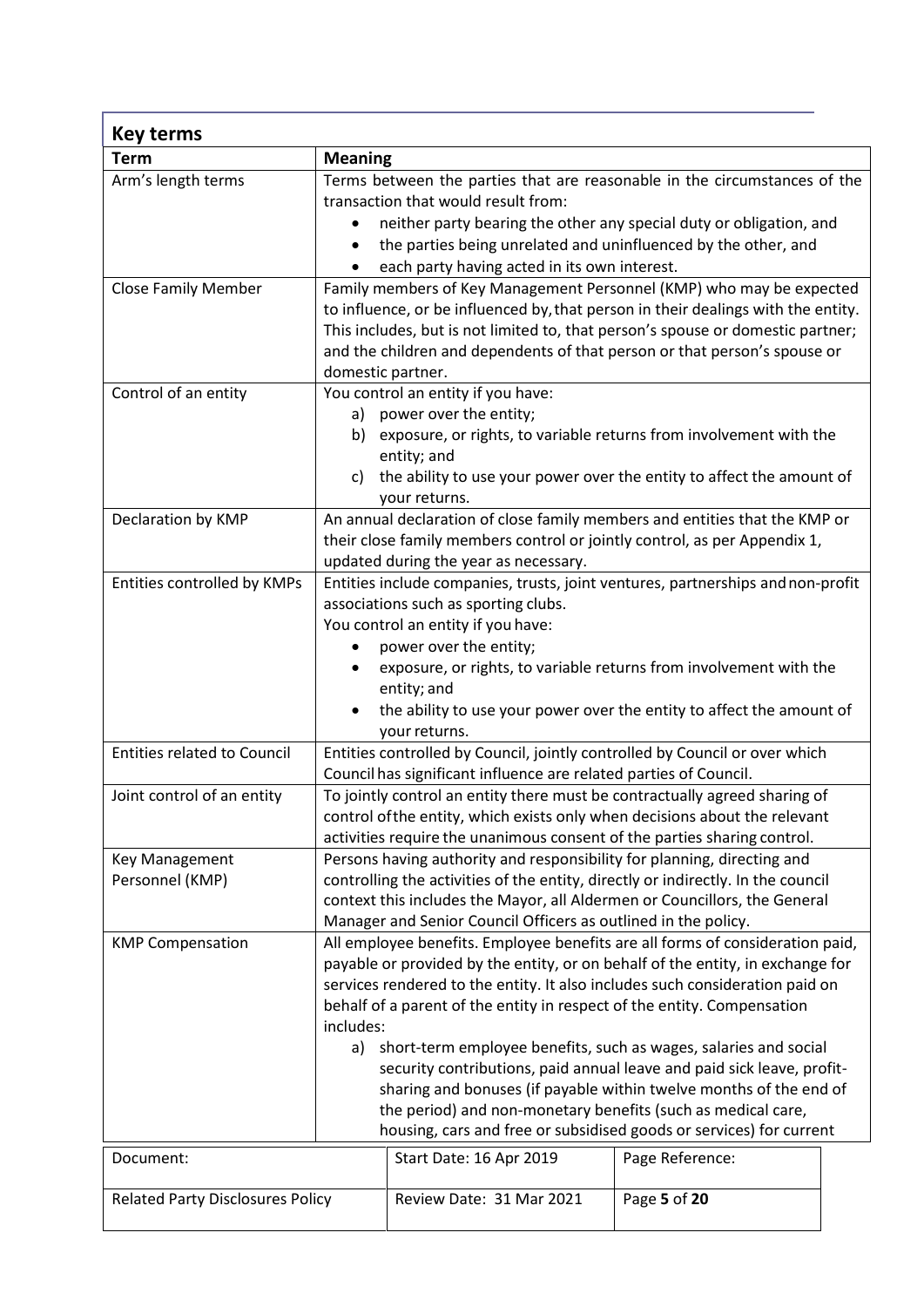|                                                | employees;<br>post-employment benefits such as pensions, other retirement<br>b)<br>benefits, post-employment life insurance and post-employment<br>medical care;<br>other long-term employee benefits, including long-service leave or<br>C)<br>sabbatical leave, jubilee or other long-service benefits, long-term<br>disability benefits and, if they are not payable wholly within twelve<br>months after the end of the period, profit-sharing, bonuses and<br>deferred compensation;                            |
|------------------------------------------------|----------------------------------------------------------------------------------------------------------------------------------------------------------------------------------------------------------------------------------------------------------------------------------------------------------------------------------------------------------------------------------------------------------------------------------------------------------------------------------------------------------------------|
|                                                | termination benefits; and<br>d)<br>share-based payment.<br>e)                                                                                                                                                                                                                                                                                                                                                                                                                                                        |
| Materiality                                    | Information is material when, if omitted or misstated, it could influence<br>decisions that users make on the basis of financial information about a<br>specific reporting entity.<br>Omissions or misstatements of items are material if they could, individually<br>or collectively, influence the economic decisions that users make on the basis<br>of the financial statements. Materiality depends on the size and nature of the<br>omission or misstatement judged in the surrounding circumstances. The size |
|                                                | or nature of the item, or a combination of both, could be the determining<br>factor.                                                                                                                                                                                                                                                                                                                                                                                                                                 |
| <b>Ordinary Citizen</b><br>Transactions (OCTs) | Transactions that an ordinary citizen would undertake with Council are<br>usually not material to related party disclosure requirements. OCTs do not<br>apply if the terms and conditions are different to those offered to the general<br>public.                                                                                                                                                                                                                                                                   |
| <b>Related Party of Council</b>                | People and entities, such as companies, trusts and associations, can be<br>related parties of Council. Most commonly these will be entities related to<br>Council, KMP of Council (including elected members), close family members<br>of KMP and entities that are controlled or jointly controlled by KMP or their<br>close family members.                                                                                                                                                                        |
| <b>Related Party Transaction</b>               | A transfer of resources, services or obligations between a reporting entity<br>and a related party, regardless of whether a price is charged.                                                                                                                                                                                                                                                                                                                                                                        |

## <span id="page-5-0"></span>**Links to other legislation and Australian Accounting Standards**

There is overlap between the requirements of AASB 124 and the interest provisions in the *Local Government Act 1993* (LGA). Beyond the provisions of AASB 124 the LGA requires certain disclosures. Council will make these disclosures separately where not adequately covered by AASB 124 disclosures.

Other legislation referred to in this policy include the *Audit Act 2008*, *Archives Act 1983*, *Privacy Act 1988*, *Personal Information Protection Act 2004* (PIP Act) and *Right to Information Act 2009.*

Other Australian Accounting Standards referred to in this policy include AASB 10 *Consolidated Financial Statements*; AASB 11 *Joint Arrangements*; AASB 128 *Investments in Associates and Joint Ventures*.

| Document:                               | Start Date: 16 Apr 2019  | Page Reference: |
|-----------------------------------------|--------------------------|-----------------|
| <b>Related Party Disclosures Policy</b> | Review Date: 31 Mar 2021 | Page 6 of 20    |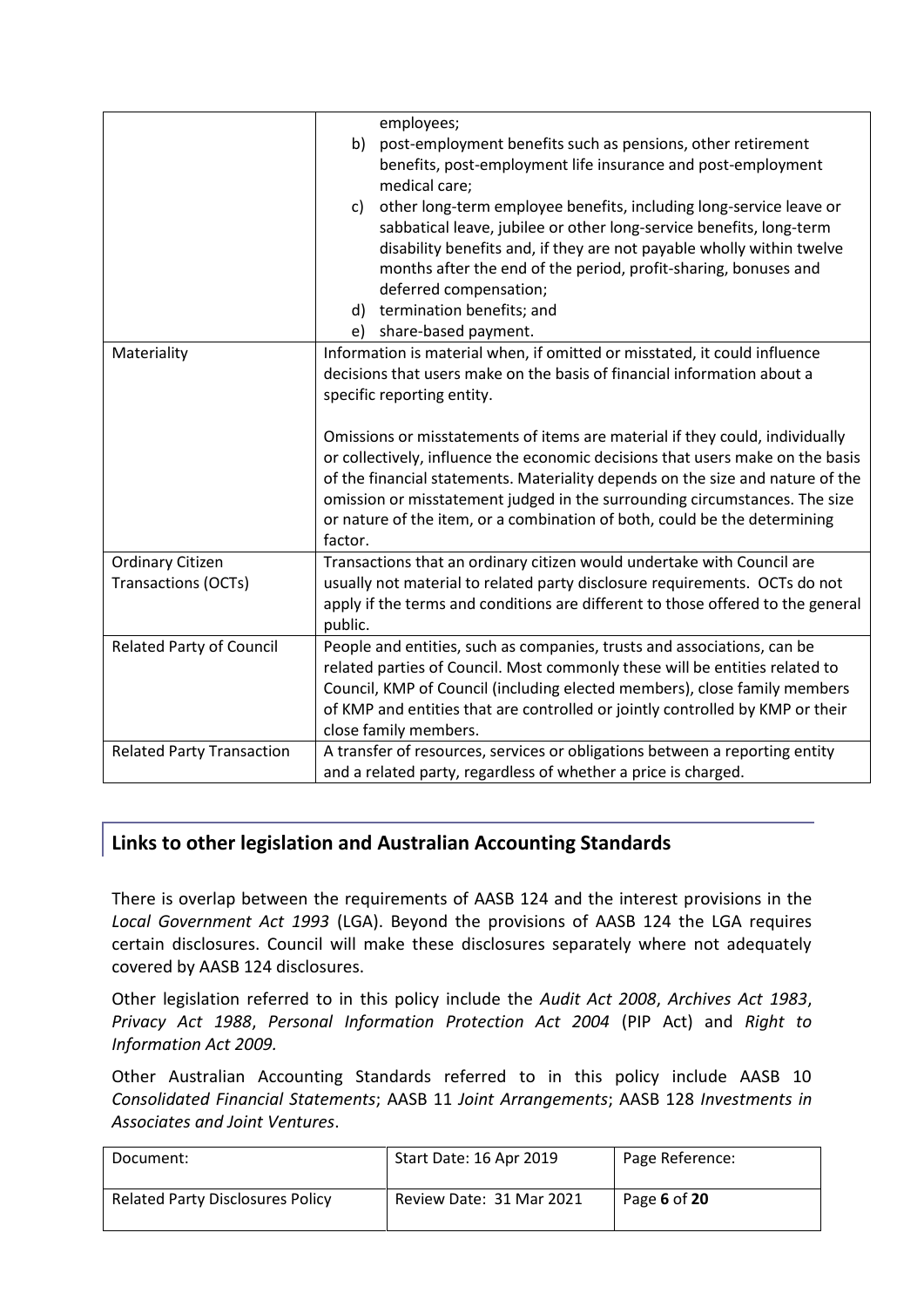## <span id="page-6-0"></span>**Identifying Related Parties**



The following diagram gives an overview of common related parties that a council will have:

1. The General Manager will establish, review and maintain a list of Key Management Personnel for Council.

Key Management Personnel (KMP) for council are:

- the Mayor
- all Aldermen/Councillors
- the General Manager
- Deputy General Manager
- Development & Environmental Services Manager
- Works & Services Manager

| Document:                               | Start Date: 16 Apr 2019  | Page Reference: |
|-----------------------------------------|--------------------------|-----------------|
| <b>Related Party Disclosures Policy</b> | Review Date: 31 Mar 2021 | Page 7 of 20    |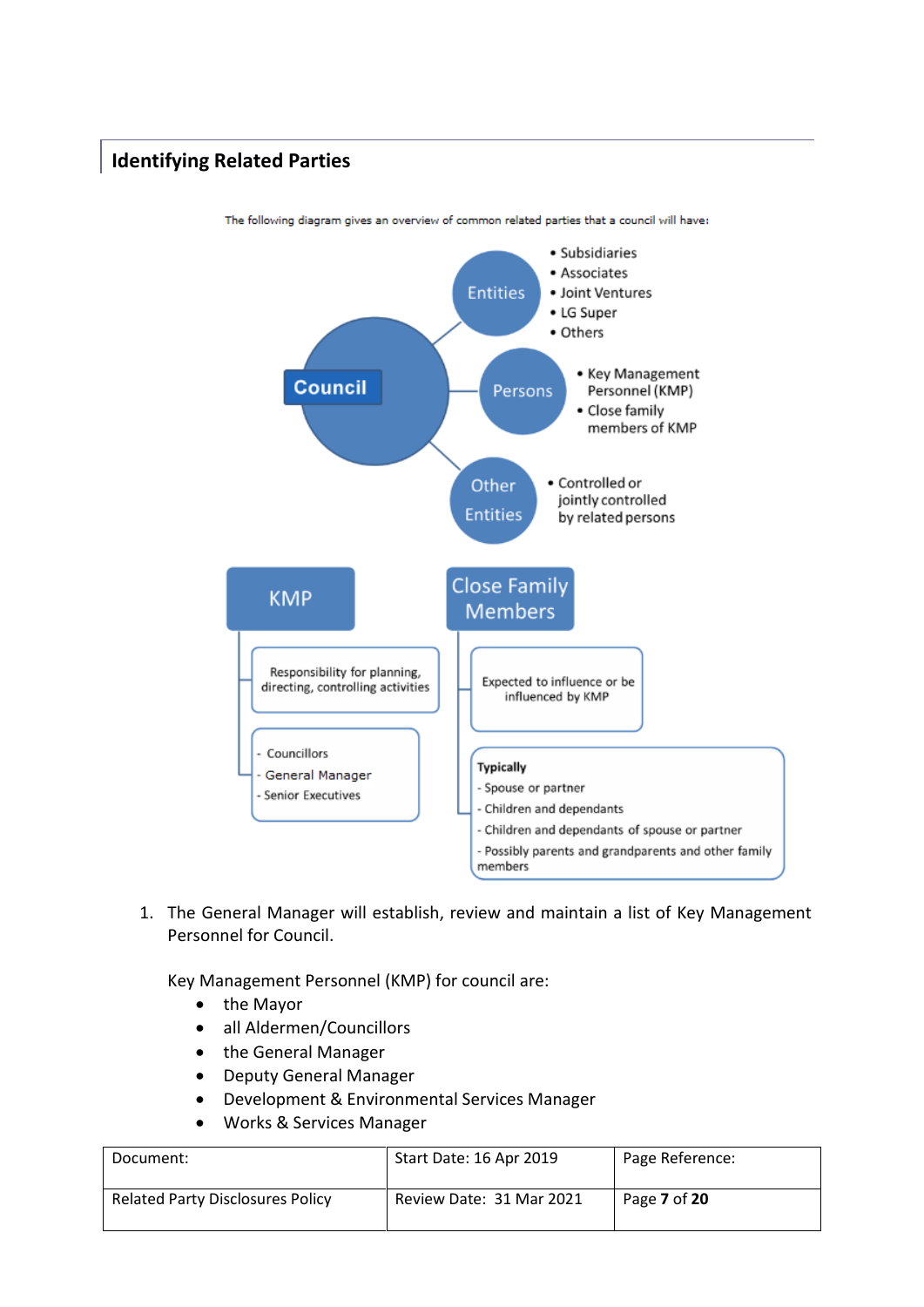- 2. Those persons identified as KMP will complete an annual declaration which outlines the entities, if any, that are controlled or jointly controlled by that KMP or their close family members and which are likely to have transactions with Council (Appendix 1).
- 3. For the purpose of this Policy, Close Family Members includes:
	- that person's children and spouse or domestic partner;
	- children of that person's spouse or domestic partner; and
	- dependents of that person or of that person's spouse or domestic partner.
	- Parent, grandparent, sibling and cousins of that person or that person's spouse

*Example for Guidance (Son of CFO employed by Council)* 

*Sunny Shire Council has recently employed Paul's son (George) in the Council's parks and garden's area. Paul is Council's Chief Financial Officer but was not involved in hiring George. This process was managed by the Director of Parks and Gardens and included an independent assessment process. Paul did not have any influence in George securing the job.* 

*Paul has been identified as a KMP of Council, which makes him a related party.* 

*George will also be a related party of Council because he is a close family member of Paul. The recruitment process that was undertaken for George's position is irrelevant when assessing whether George is a related party.*

*Example for Guidance (Cousin of Mayor)* 

*The Mayor of Happy Shire Council (Shelley) has lived in the Shire her whole life. In fact her family has been in the area for over five generations.* 

*Shelley's cousin Mavis, owns and operates the local newsagent through a company Happy News Pty Ltd, in which she owns 100% of the shares. Shelley and Mavis have always been close and regularly socialise together.* 

*Shelley has been identified as a KMP of Council. From these facts it would appear that Mavis is a close family member of Shelley because she would be expected to influence, or be influenced by, that person in her dealings with Council* 

*Both Mavis and the company she controls, Happy News Pty Ltd would therefore be related parties of Council. Any transactions that the Council makes with the newsagent would need to be separately identified and may need to be disclosed.*

- 4. It is the responsibility of General Manager to seek a declaration upon a change of KMP.
- 5. All KMPs will be asked to provide their declarations by 1 July each year covering the forthcoming financial year. In addition, an updated declaration for the previous financial year will also be provided.
- 6. It is the responsibility of all identified KMP to update their declaration should they become aware of a change, error or omission.

| Document:                               | Start Date: 16 Apr 2019  | Page Reference: |
|-----------------------------------------|--------------------------|-----------------|
| <b>Related Party Disclosures Policy</b> | Review Date: 31 Mar 2021 | Page 8 of 20    |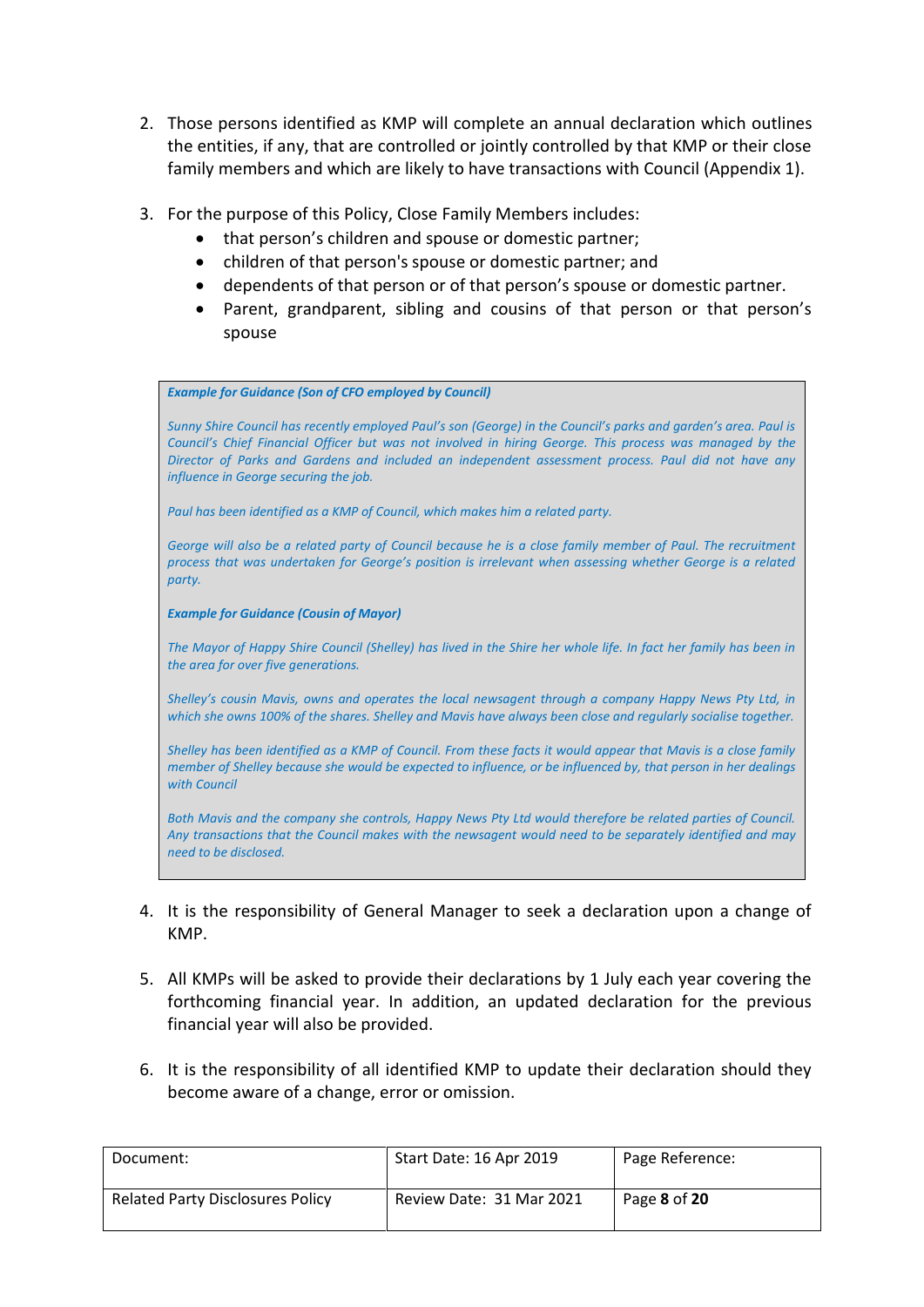#### 7. REGISTER OF RELATED PARTY TRANSACTIONS

#### 7.1. Maintain a Register

The General Manager or Responsible Accounting Officer is responsible for maintaining and keeping up to date a register of related party transactions that captures and records the information for each existing or potential related party transaction (including ordinary citizen transactions assessed as being material in nature) during a financial year.

#### 7.2. Contents of Register

The contents of the register of related party transactions must detail for each related party transaction:

- a) the description of the related party transaction;
- b) the name of the related party;
- c) the nature of the related party's relationship with Council;
- d) whether the notified related party transaction is existing or potential;
- e) a description of the transactional documents the subject of the related party transaction.

The General Manager or Responsible Accounting Officer is responsible for ensuring that the information is disclosed in Council's Financial Statements to the extent, and in the manner stipulated by AASB 124.

- 7. Council will use the declarations of KMP to establish a list of related parties for the purposes of identifying transactions and reporting under AASB 124.
- 8. Updates will be provided to KMP and Council staff periodically on changes arising from amendments to Australian Accounting Standards, applicable legislation or policy and procedural requirements.

## <span id="page-8-0"></span>**Council Entities and Subsidiaries**

For the purpose of this policy, entities controlled by Council, jointly controlled by Council or over which Council has significant influence are related parties of Council. Council will need to identify transactions with these entities and may need to make extra disclosure about them in Council's financial statements.

When assessing whether Council has control or joint control over an entity, Council will need to consider AASB 10 *Consolidated Financial Statements* and AASB 11 *Joint Arrangements*. AASB 128 *Investments in Associates and Joint Ventures* details the criteria for determining whether Council has significant influence over an entity.

| Document:                               | Start Date: 16 Apr 2019  | Page Reference: |
|-----------------------------------------|--------------------------|-----------------|
| <b>Related Party Disclosures Policy</b> | Review Date: 31 Mar 2021 | Page 9 of 20    |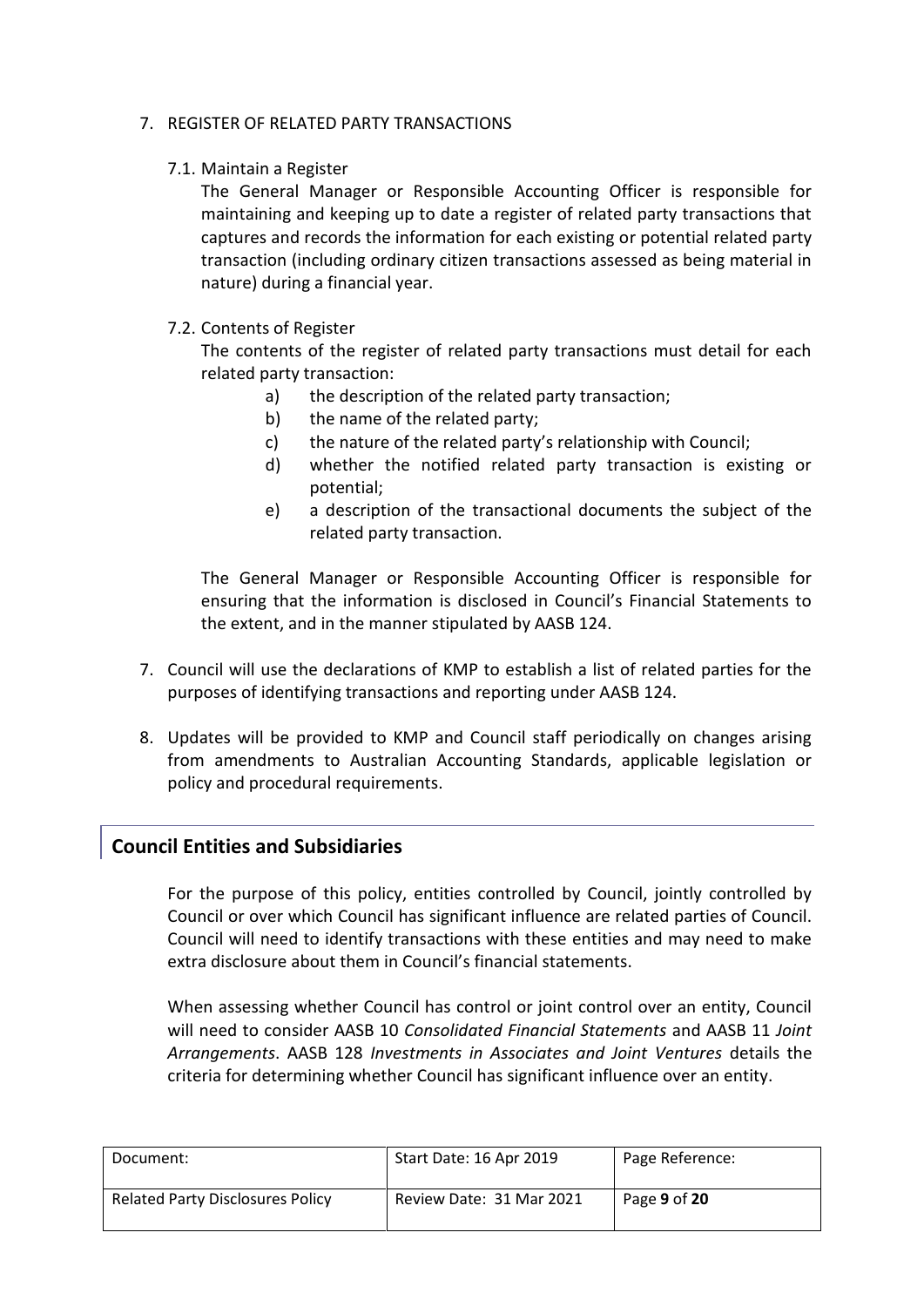**Example for Guidance (Company that is a related party of Council)** 

*Sunny Regional Council (SRC) owns 90% of the shares in Sunny Regional Development Pty Ltd (the company).* 

*SRC has assessed that it has control over the company. The company is therefore a related party of SRC because SRC controls it.* 

*SRC produces consolidated financial statements which include both a parent entity column and consolidated*  entity column. In these statements all individually significant transactions between SRC and the company will *need to be disclosed. For other transactions that are collectively, but not individually, significant SRC will need to disclose a qualitative and quantitative indication of their extent.* 

*SRC must also disclose the nature of its relationship with the company.*

## <span id="page-9-0"></span>**Entities Controlled (or jointly controlled) by KMP or their close family members**

- **1. KMP will exercise their best judgement in identifying related parties.**
- **2. KMP, including elected members, will carefully assess the information and examples following before declaring, or not declaring, an entity over which they, or a close member of the family, have control or joint control.**

Entities include companies, trusts, joint ventures, partnerships and non-profit associations such as sporting clubs.

When assessing whether or not a KMP or close member of their family controls, or jointly controls, an entity, Council will need to refer to AASB 10 *Consolidated Financial Statements* and AASB 11 *Investments in Associates and Joint Ventures*.

#### *Example for Guidance*

*Mayor is the President of a local football club.*

*The Mayor of Sunny Shire Council is the President of League Heroes Inc, the local football club. This club is overseen by a committee which comprises the President and four other committee members. Each member has a single vote when making decisions at meetings. The committee members are not related and do not have agreements to vote with one another. The club has over 100 members that each have a vote in electing the committee members at the club's annual general meeting.*

*From these facts it would appear that the Mayor does not control or jointly control the football club so it will not be a related party of Council just because the Mayor is the president of the club.*

| Document:                               | Start Date: 16 Apr 2019  | Page Reference: |
|-----------------------------------------|--------------------------|-----------------|
| <b>Related Party Disclosures Policy</b> | Review Date: 31 Mar 2021 | Page 10 of 20   |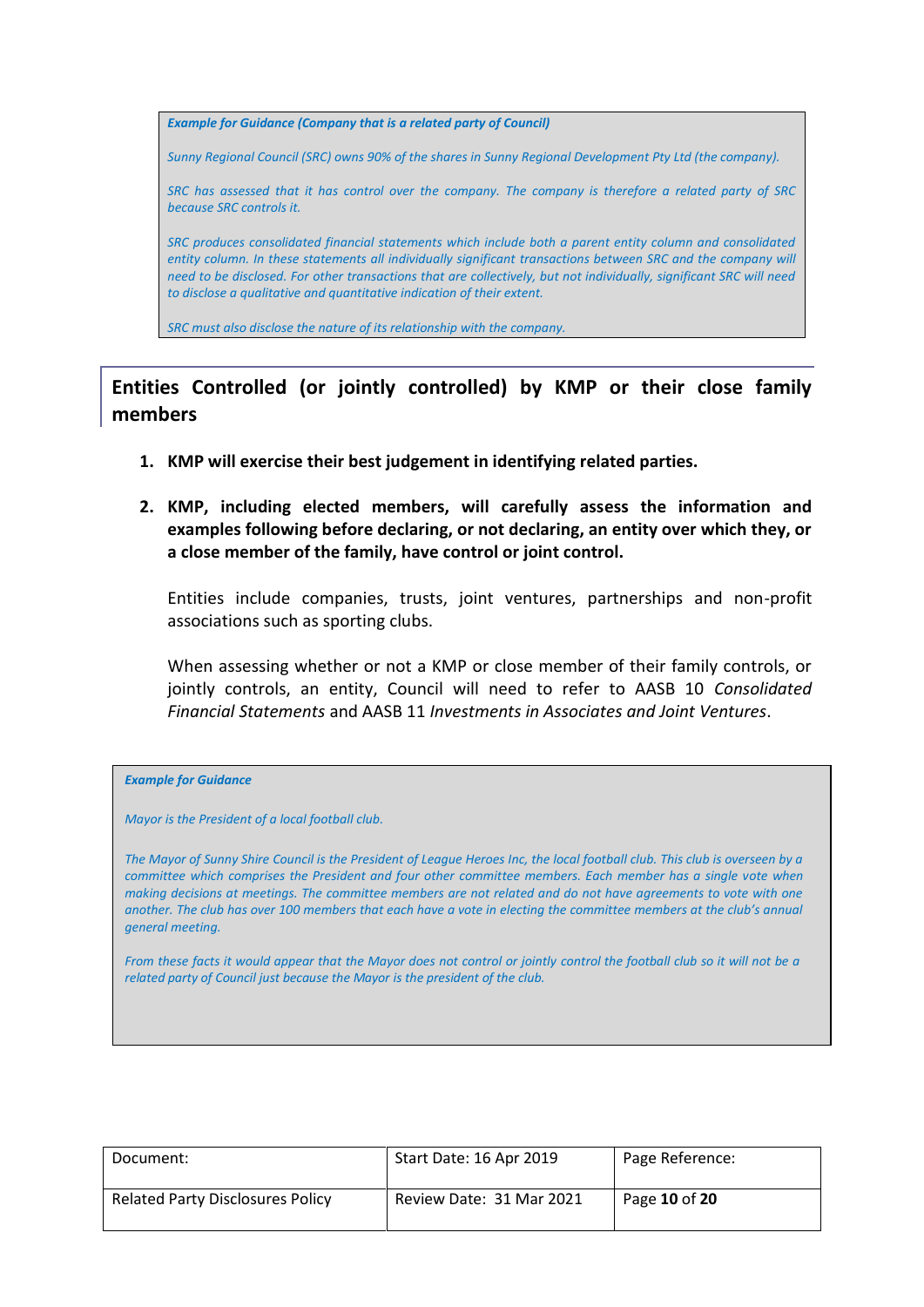#### *Example for Guidance (Joint control)*

*Fred is the Mayor of Sunny Shire Council and owns 50 per cent of the ordinary shares in Sunny Development Company Pty Ltd (the company). Fred's brother Stan owns the other 50 per cent of ordinary shares. Fred and Stan are the only Directors of the company and have equal voting rights on the board.*

*Fred and Stan have joint control of the company because any decisions require the unanimous consent of them both.*

*Fred will need to include the company on his related party declaration.*

## <span id="page-10-0"></span>**Related party disclosures by Council**

- **1. Each year Council will declare the following related party transactions:**
	- 1.1. Transactions with Council subsidiaries, by transaction type.
	- 1.2. KMP compensation, including:
		- short-term employee benefits;
		- post-employment benefits;
		- long-term benefits; and
		- termination benefits.
	- 1.3. Transactions with other related parties, including:
		- purchases or sales of goods (finished or unfinished);
		- purchases or sales of property and other assets;
		- rendering or receiving of services;
		- leases:
		- transfers of research and development;
		- transfers under licence agreements;
		- transfers under finance arrangements (including loans and equity contributions in cash or in kind);
		- provision of guarantees or collateral;
		- commitments to do something if a particular event occurs or does not occur in the future, including executory contracts (recognised and unrecognised); and
		- settlement of liabilities on behalf of the entity, or by the entity on behalf of that related party.

| Document:                        | Start Date: 16 Apr 2019  | Page Reference: |
|----------------------------------|--------------------------|-----------------|
| Related Party Disclosures Policy | Review Date: 31 Mar 2021 | Page 11 of 20   |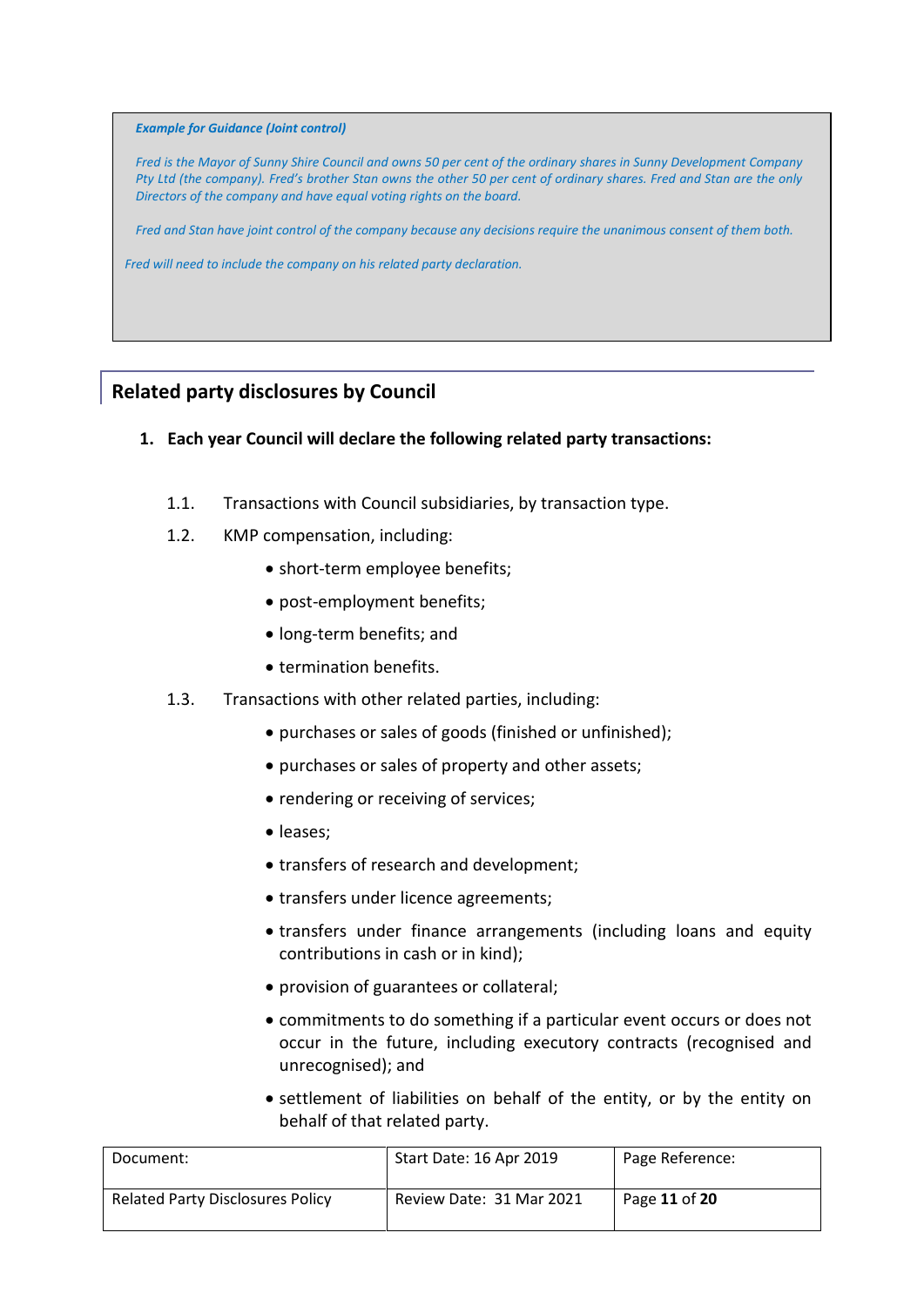- 1.4. Transactions of a similar nature will be disclosed in aggregate except when separate disclosure is necessary for an understanding of the effects of a related party transaction on the financial statements of council, having regard to the following criteria:
	- the nature of the related party transaction
	- the significance of the transaction (individually or collectively) in terms of size or value (including where the materiality arises due to the fact that no consideration for the transaction is given or received by Council)
	- whether the transaction is carried out on non-arm's length terms
	- whether the nature of the transaction is outside normal day-to-day business operations.
- 1.5. Outstanding balances in relation to transactions with related parties, including:
	- Entities controlled by KMPs; and
	- Bad or doubtful debts in respect of amounts owed by related parties.
- 1.6. Non-monetary transactions such as use of facilities, peppercorn rents.
- **2. If a KMP or close associate is named individually in disclosure reports, the KMP will be given a copy of the intended disclosure for review and information purposes. Feedback must be provided within 7 days.**
- **3. Council will not capture Ordinary Citizen Transactions (OCTs) with related parties. Nor will Council disclose non-material transactions.**
- **4. For the purpose of this Policy, example of OCTs are:**

| <b>Examples of OCTs</b>                                            |
|--------------------------------------------------------------------|
| Using a council's public swimming pool after paying the normal fee |
| Parking fees at rates available to the general public              |
| Attending council functions that are open to the public            |
| Fines on normal terms and conditions                               |
| Paying rates and utility charges                                   |
| Dog registration                                                   |
| <b>Examples of transactions that are NOT OCTs</b>                  |
| Purchases or sales of property                                     |
| Leases                                                             |
| Transfers under finance arrangements (eg. Loans)                   |
| Settlement of liabilities                                          |
| Infrastructure charges or contributions                            |
| Purchase of goods and services, regardless of conditions           |
| Employee expenses of close family members of KMP                   |

| Document:                               | Start Date: 16 Apr 2019  | Page Reference: |
|-----------------------------------------|--------------------------|-----------------|
| <b>Related Party Disclosures Policy</b> | Review Date: 31 Mar 2021 | Page 12 of 20   |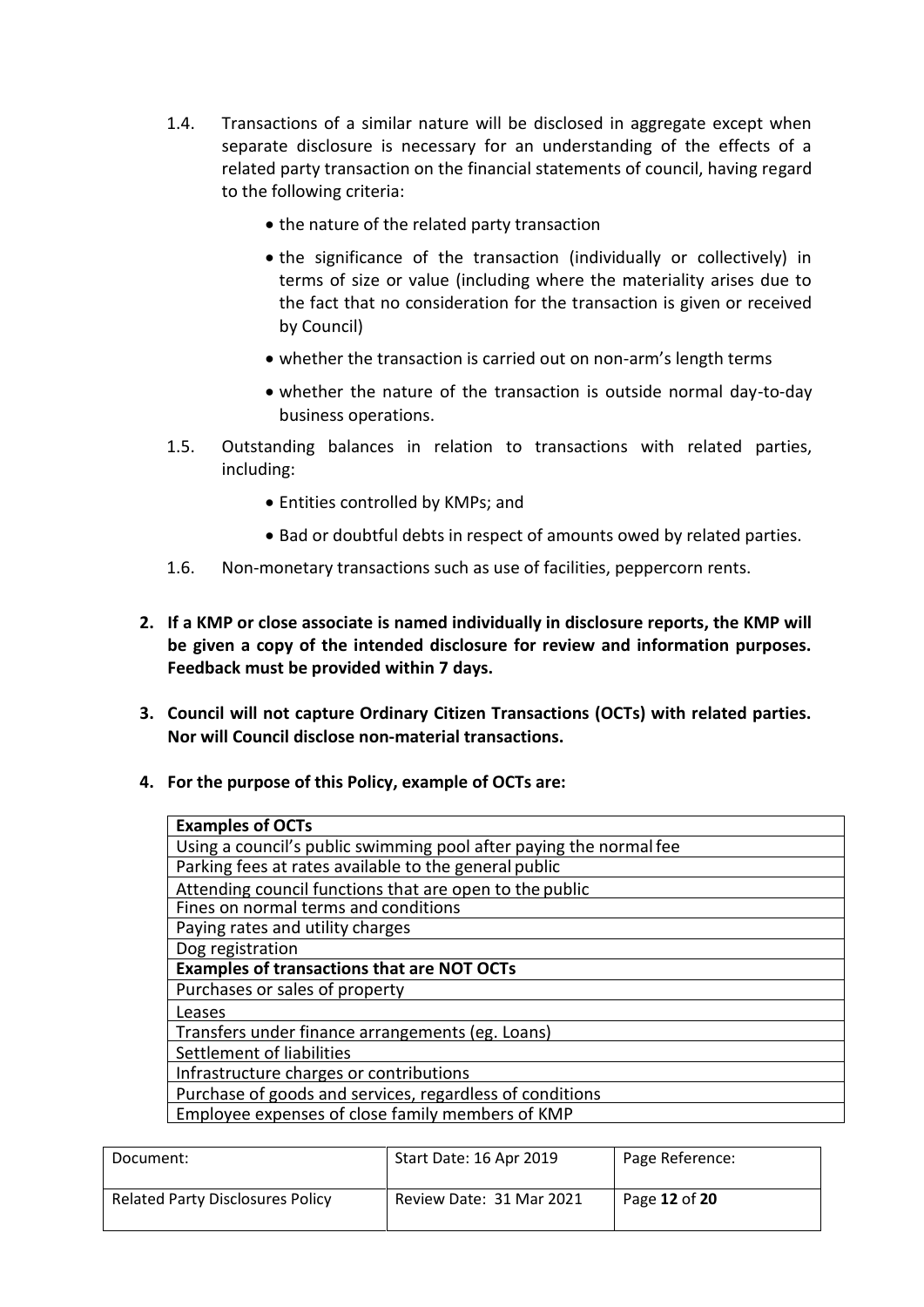The list of OCTs will be reviewed periodically with updates provided to KMP.

#### **5. The General Manager will assess the materiality of the related party transactions that have been captured prior to disclosure.**

Council does not have to disclose transactions that are not material. In determining materiality, the size and nature of the transaction individually and collectively will be considered and assessment will be made in consultation with the Audit Office.

#### **6. In making disclosures in the annual financial statements Council will include:**

- 6.1 Relationships between a parent and its subsidiaries, irrespective of whether there have been transactions between them.
- 6.2 KMP compensation in total and for each of the following categories:
	- short-term employee benefits;
	- post-employment benefits;
	- other long-term benefits; and
	- termination benefits.
- 6.3 Where related party transactions have occurred:
	- the nature of the related party relationship; and
	- information about the transactions, outstanding balances and commitments, including terms and conditions.
- 6.4 Separate disclosure in aggregate for each category of related party transactions.

Note: Transactions that are individually significant, either because of their amount or nature, are included in the aggregate disclosure but also need to be disclosed separately.

- 6.5 The types of transactions disclosed such as:
	- purchases or sales of goods;
	- purchases or sales of property and other assets o rendering or receiving property and other assets or rendering or receiving goods;
	- rendering or receiving of services:
	- leases;
	- guarantees given or received;
	- commitments:

| Document:                               | Start Date: 16 Apr 2019  | Page Reference: |
|-----------------------------------------|--------------------------|-----------------|
| <b>Related Party Disclosures Policy</b> | Review Date: 31 Mar 2021 | Page 13 of 20   |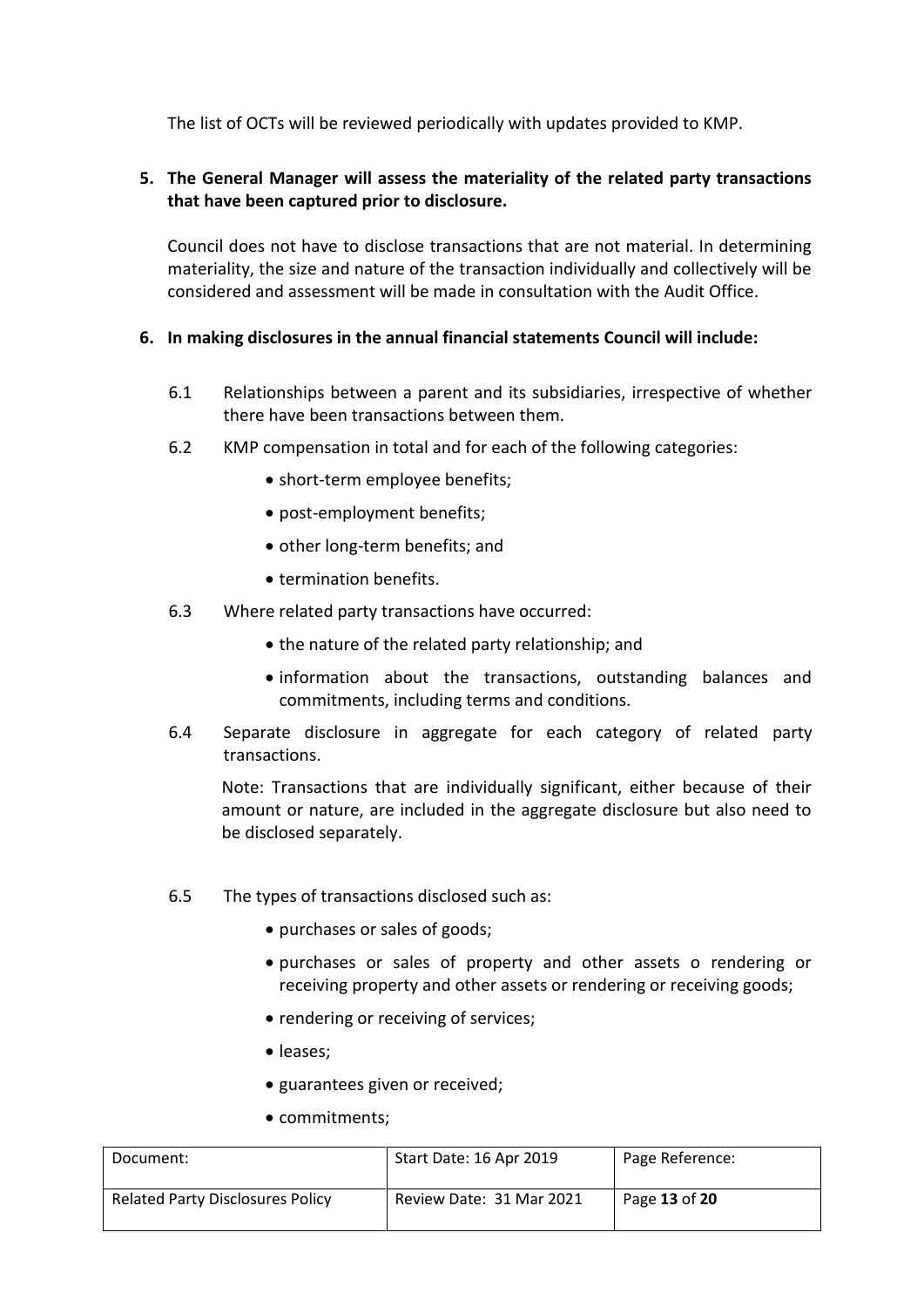- loans and settlements of liabilities;
- expense recognised during the period in respect of bad debts; and
- provision for doubtful debts relating to outstanding balances.

## <span id="page-13-0"></span>**Privacy and right to information**

Council must comply with the requirements of the *Archives Act 1983* (Tasmania)*, Privacy Act 1988* (Commonwealth)*, Personal Information Protection Act 2004* (Tasmania) and *Right to Information 2009* (Tasmania) in the collection, storage, management, disclosure and reporting of information.

A declaration statement from KMP is incorporated into the *Declaration of Related Party Transactions Form* (Appendix 1) to enable the disclosure and reporting of information in accordance with AASB 124. A Related Party Information Collection Notice will be provided to KMP and included in their Declarations (Appendix 2).

#### *Guidance note:*

*In accordance with the PIP Act, Council cannot use personal information for purposes other than the reason it is collected, and unique identifiers cannot be assigned to an individual unless necessary to carry out required functions efficiently.* 

### <span id="page-13-1"></span>**Dispute resolution**

Disputes will be managed by referral to Council's Audit Panel for determination.

| Document:                               | Start Date: 16 Apr 2019  | Page Reference: |
|-----------------------------------------|--------------------------|-----------------|
| <b>Related Party Disclosures Policy</b> | Review Date: 31 Mar 2021 | Page 14 of 20   |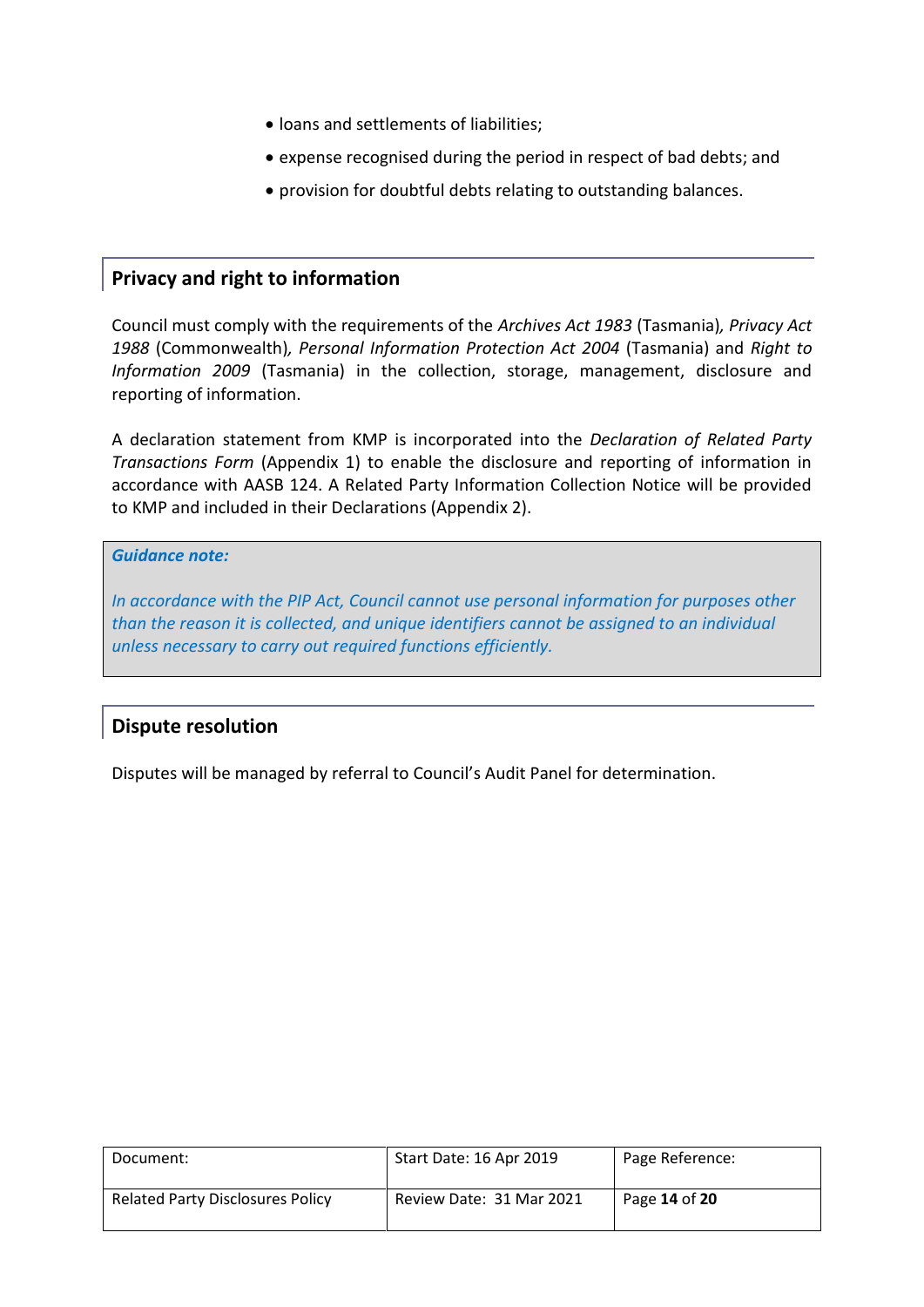## <span id="page-14-0"></span>**Adoption of the Related Party Disclosures Policy**

This policy was reviewed by Council on 16 April 2019 and is due for review by Council by 31 March 2021.

| Date of Approval                             | 5 December 2017                                                                                                                                                                                                                          |
|----------------------------------------------|------------------------------------------------------------------------------------------------------------------------------------------------------------------------------------------------------------------------------------------|
| Source of Approval                           | Council Minutes December 2017                                                                                                                                                                                                            |
| Date of Commencement                         | 5 December 2017                                                                                                                                                                                                                          |
| <b>Strategic Plan Reference</b>              |                                                                                                                                                                                                                                          |
| Date Reviewed                                | 16 April 2019                                                                                                                                                                                                                            |
| Source of Approval                           | <b>Council Minutes April 2019</b>                                                                                                                                                                                                        |
| Date of Commencement                         | 16 April 2019                                                                                                                                                                                                                            |
| Source of Authority                          | S28E LGA                                                                                                                                                                                                                                 |
| <b>Next Review Date</b>                      | 31 March 2021                                                                                                                                                                                                                            |
| Previous Policies Withdrawn or Amended       | This policy supersedes all other related party<br>disclosure policies and Council resolutions in<br>relation to related party disclosures<br>as<br>required by AASB 124                                                                  |
| Department Responsible for<br>Implementation | <b>Administration &amp; Corporate Services</b>                                                                                                                                                                                           |
| Department Responsible for Policy            | <b>Administration &amp; Corporate Services</b>                                                                                                                                                                                           |
| <b>Publication of Policy</b>                 | Members of the public may inspect this<br>policy at the Hamilton and Bothwell Council<br>Offices. Copies can be obtained free of<br>charge. Alternatively, it can be accessed on<br>Council's website<br>www.centralhighlands.tas.gov.au |

| Document:                               | Start Date: 16 Apr 2019  | Page Reference: |
|-----------------------------------------|--------------------------|-----------------|
| <b>Related Party Disclosures Policy</b> | Review Date: 31 Mar 2021 | Page 15 of 20   |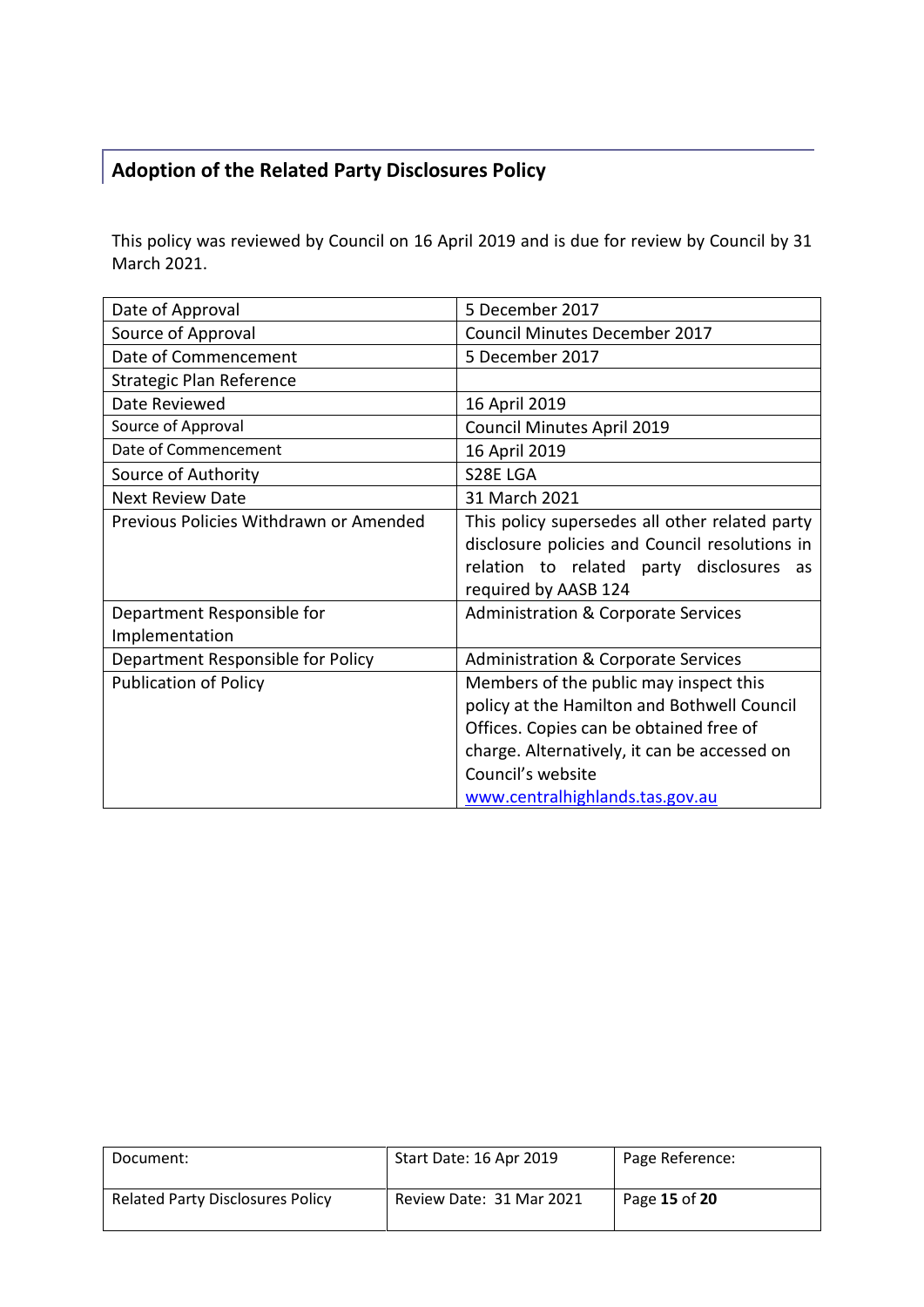## <span id="page-15-0"></span>**Appendix 1 – Declaration of Related Party Transactions and Consent Form**

## **Related Party Declaration by Key Management Personnel**

Name of Key Management Person:

Position of Key Management Person:

| <b>KMP/Close Family</b><br><b>Member Name</b> | <b>Relationship with</b><br><b>KMP</b> | <b>Entities over which</b><br>the close family<br>member has sole or<br>joint control | <b>Nature of likely</b><br>transactions with<br><b>Council or Council</b><br>entities |
|-----------------------------------------------|----------------------------------------|---------------------------------------------------------------------------------------|---------------------------------------------------------------------------------------|
|                                               |                                        |                                                                                       |                                                                                       |
|                                               |                                        |                                                                                       |                                                                                       |
|                                               |                                        |                                                                                       |                                                                                       |
|                                               |                                        |                                                                                       |                                                                                       |
|                                               |                                        |                                                                                       |                                                                                       |

| <b>Name of Entity over</b><br>which the KMP has<br>control | <b>Relationship with</b><br><b>KMP</b> | <b>Nature of likely</b><br>transactions with<br><b>Council or Council</b><br>entities |
|------------------------------------------------------------|----------------------------------------|---------------------------------------------------------------------------------------|
|                                                            |                                        |                                                                                       |
|                                                            |                                        |                                                                                       |
|                                                            |                                        |                                                                                       |
|                                                            |                                        |                                                                                       |
|                                                            |                                        |                                                                                       |

I declare that the above list includes all my close family members and the entities controlled, or jointly controlled, by myself or my close family members having had, or likely to have, transactions with Council. I make this declaration after reading Council's policy which details the meaning of the words "close family members" and "entities controlled, or jointly controlled, by myself or my close familymembers" and that this applies to the current financial year and the forthcoming financial year.

I permit the General Manager to access the register of interests of me and persons related to me and to use the information for the purposes specified in Council's Related Party Disclosures Policy.

Declared at **Declared** at **on the** 

Signature of KMP:

| In accordance with Council's Privacy Policy, your information, and the information of others, is<br>protected by law, including the Privacy Act 1988 and the Personal Information Protection Act 2004. |                          |                 |  |
|--------------------------------------------------------------------------------------------------------------------------------------------------------------------------------------------------------|--------------------------|-----------------|--|
| Start Date: 16 Apr 2019<br>Document:                                                                                                                                                                   |                          | Page Reference: |  |
| <b>Related Party Disclosures Policy</b>                                                                                                                                                                | Review Date: 31 Mar 2021 | Page 16 of 20   |  |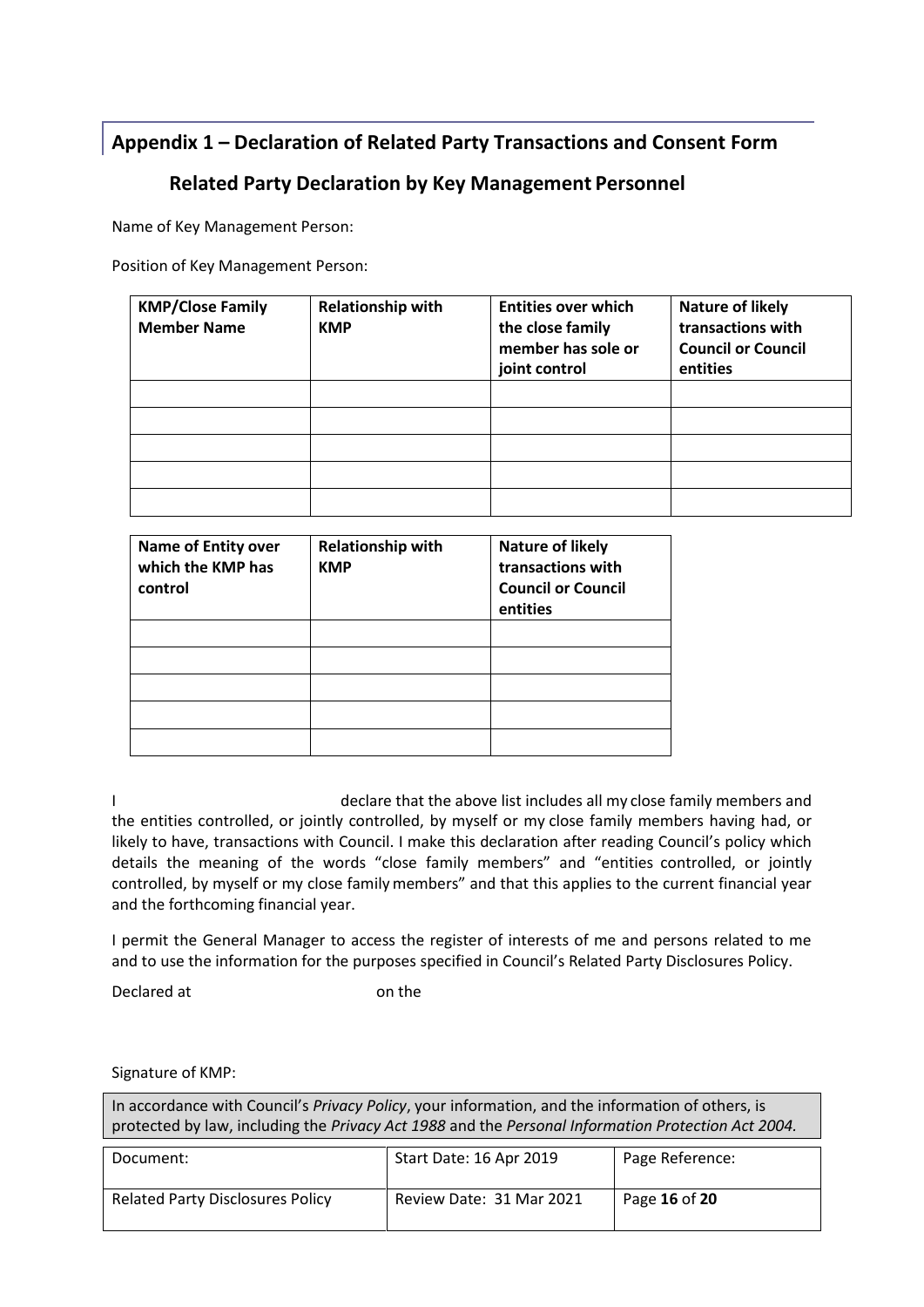## <span id="page-16-0"></span>**Appendix 2 –Related Party Information Collection Notice**



## **CENTRAL HIGHLANDS COUNCIL Collection Notice**

#### **Related party transactions disclosure by Key Management Personnel**

From 1 July 2016, Council must disclose related party relationships, transactions and outstanding balances, including commitments, in its annual financial statements, in order to comply with *Australian Accounting Standard AASB 124 Related Party Disclosures*.

#### **Purpose of collection, use and disclosure of related party information**

The reason for disclosure of related party transactions is to ensure that Council's financial statements contain the information necessary to draw attention to the possibility that its financial position and profit or loss may have been affected by the existence of related parties and by transactions and outstanding balances, including commitments, with such parties.

Council's related parties are likely to include the Mayor, councillors, General Manager, senior executives, their close family members and any entities that they control or jointly control. Any transactions between Council and these parties, whether monetary or not, may need to be identified and disclosed.

A related party transaction is a transfer of resources, services or obligations between Council and a related party, regardless of whether a price is charged.

A related party transaction must be disclosed in Council's financial statements if the transaction is material. Information is material when, if omitted or misstated, it could influence decisions that users make on the basis of financial information about a specific reporting entity.

Prior to disclosure, the General Manager will assess the materiality of related party transactions that have been captured, and, if deemed material, will disclose in its financial statements the nature of the related party relationship and information about the transaction. Disclosure in the financial statements may be in aggregate form and/or may be made separately, depending on the nature and materiality of the transaction.

| Document:                               | Start Date: 16 Apr 2019  | Page Reference: |
|-----------------------------------------|--------------------------|-----------------|
| <b>Related Party Disclosures Policy</b> | Review Date: 31 Mar 2021 | Page 17 of 20   |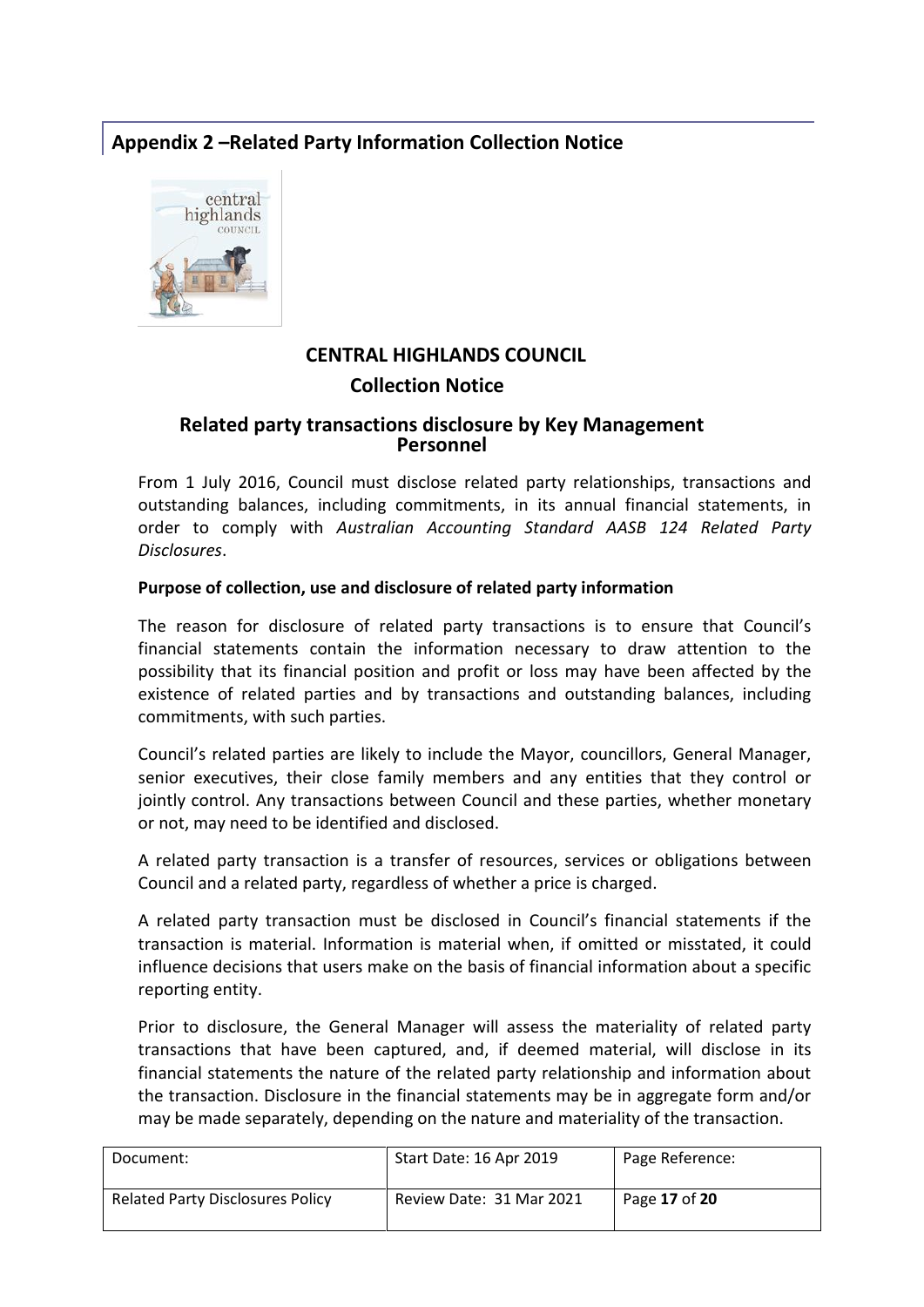#### **Related Party Transactions Declaration by Key Management Personnel**

Key management personnel (KMP) are the persons who have authority and responsibility for planning, directing and controlling the activities of Council, directly or indirectly and include the Mayor, councillors, General Manager and senior executives. In order to comply with AASB 124, Council has adopted a policy that requires all KMP to declare any existing or potential related party transactions between Council and any of their related parties during a financial year.

Each KMP must provide an annual *Related Party Declaration* in the approved form, by 1 July each year, and update the Declaration should they become aware of any change, error or omission. KMPs must exercise their best judgement in identifying related parties when declaring, or not declaring, entities over which they, or a close member of their family, have control or joint control.

#### **How will the information captured in the Declaration be used?**

Council will use the declarations of KMPs to establish a list of related parties of Council for the purposes of identifying transactions and reporting under AASB 124. If a KMP or close family member is named individually in disclosure reports, the KMP will be given a copy of the intended disclosure for review and information purposes.

#### **Who are related parties?**

People and entities, such as companies, trusts and associations, can be related parties of Council.

The diagram on the next page gives an overview of common related parties that a council will have.

| Document:                               | Start Date: 16 Apr 2019  | Page Reference: |
|-----------------------------------------|--------------------------|-----------------|
| <b>Related Party Disclosures Policy</b> | Review Date: 31 Mar 2021 | Page 18 of 20   |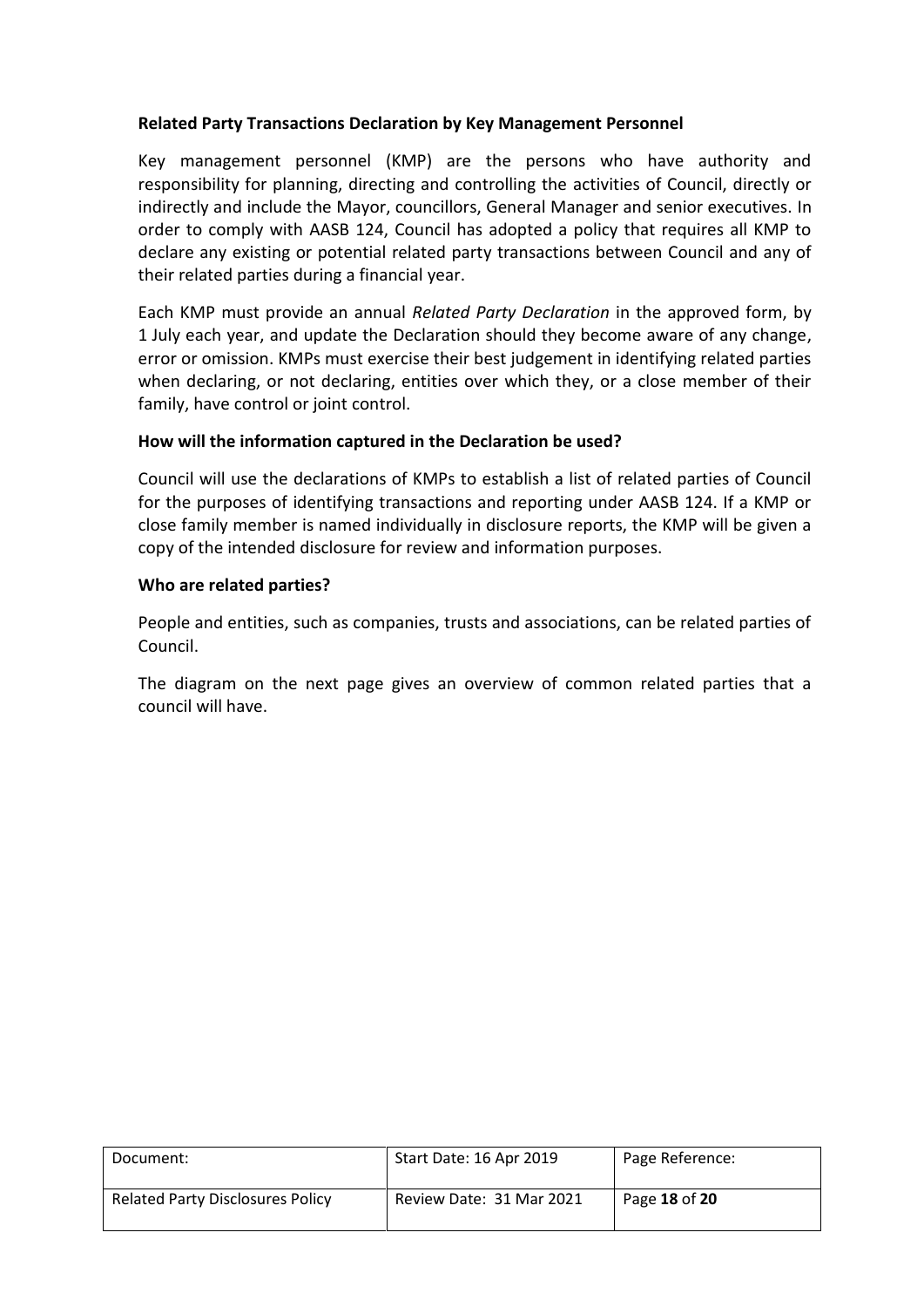

The following diagram gives an overview of common related parties that a council will have:

For related party transaction disclosures under AASB 124, the related party relationship must be disclosed for both the KMP and their close family members, even if the same related party entity is held jointly or in common by them. This is separate and in addition to Council's register of interests which is required under the *Local Government Act 1993.*

| Document:                               | Start Date: 16 Apr 2019  | Page Reference: |
|-----------------------------------------|--------------------------|-----------------|
| <b>Related Party Disclosures Policy</b> | Review Date: 31 Mar 2021 | Page 19 of 20   |